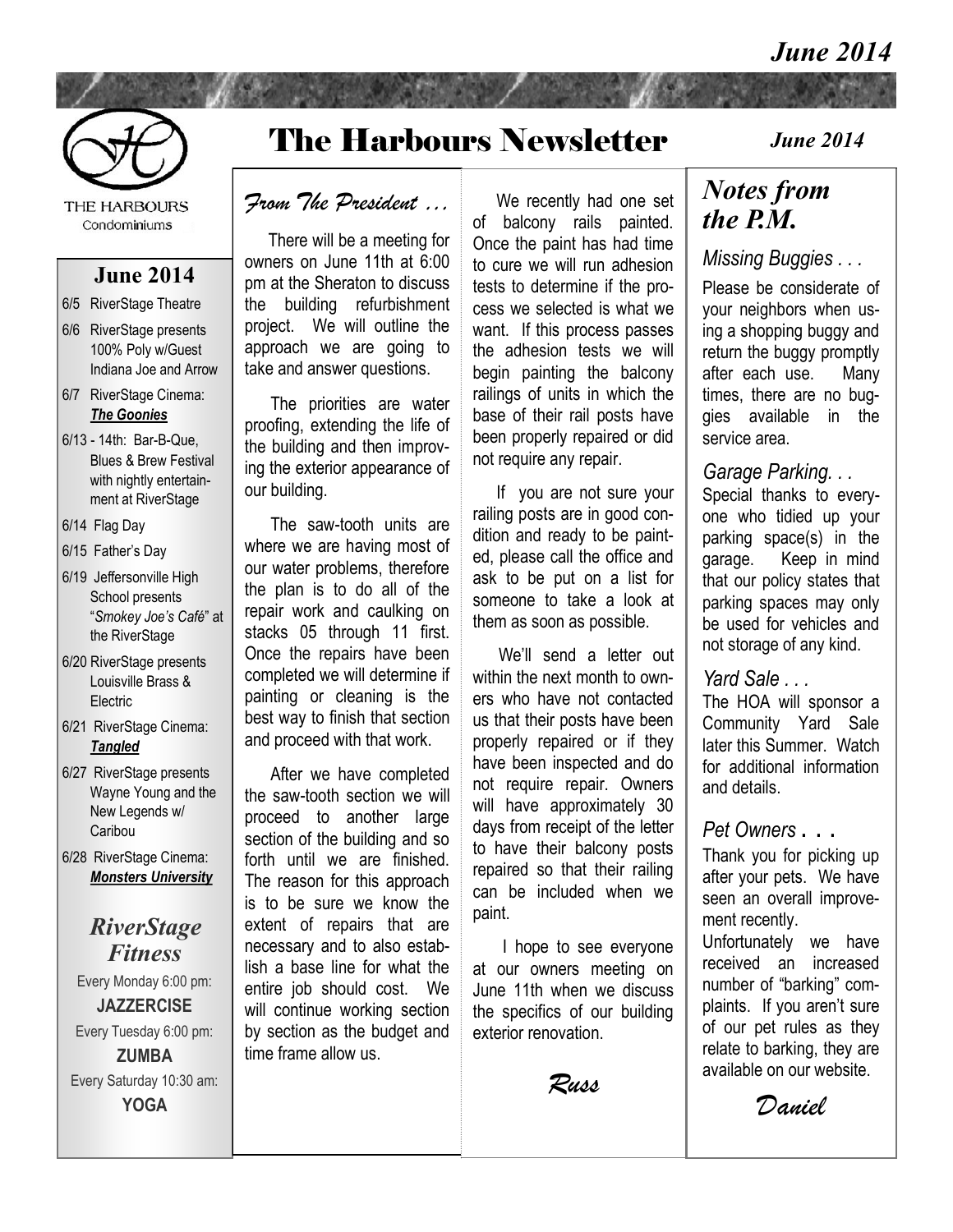

## **The Harbours Newsletter**

## *Board Business . . .*

 The Special Meeting scheduled for July 17th to ask owners to vote on three Amendments has been postponed. The Board received numerous suggestions regarding the wording of one of the Amendments and elected to forward the document for legal review and clarification of specific sections.

 The Board also received a request to include a fourth Amendment and they are reviewing that request.

 The Special Meeting will likely occur later this fall. Since the information on the amendments is not considered confidential, the Board will request that the Election Committee assign volunteers to count the votes of this Special Meeting. The estimated cost of this meeting is \$200 - \$250 vs a typical meeting cost of approximately \$3,500 wherein an accounting firm is hired to count the votes.

## *Wi-Fi Access*

The Wi-Fi login code for wireless access at the pool is: **outdoor\_pool** *Password: resident*

The Wi-Fi login code for wireless access at the fitness center is:

> **fitness\_center** *Password: resident*

### **Water Alarms**

 By now most of our residents have received delivery and installation of two water alarms for their unit. Please ensure that these water alarms remain in the designated areas.

 In May there were a couple of incidents when water alarms alerted an owner to a problem and prevented damage to their unit and potentially their downstairs neighbor's unit too. The water alarms have already proven that they work and we've managed to prevent several water incidents within the past several months.

 Since we know these alarms can alert either a homeowner or someone passing by, we ask that you place the water alarm that is located under your sink on your kitchen floor if you intend to be out of your condo for awhile - especially if you go away for a few days. We hope this will help alert us to potential water problems and prevent you from returning home to an unsightly mess.

## *FINALLY!!!*

 The Jeffersonville restaurant scene is exploding and all within walking distance of The Harbours. Recently my date and I managed to eat at Red Yeti Brewery twice in one day!!

 The first meal was lunch and was immediately before the Big Four Bridge opened. There were plenty of open tables and we selected one in the bar area. A nice selection of craft beers appeared on a large chalk board and we each enjoyed a brew.

 My date ordered the grilled pork ribs which he declared fantastic! They were slowly braised in Thr3e Wise Men Blackberry Wheate Ale and slathered with blackberry BBQ sauce and came with a side of cabbage slaw which was fresh, crunchy and had just the right amount of a dressing that appeared to be a cross between French and mayo. I enjoyed the brisket sandwich with a healthy piece of meat, caramelized onion and bacon jam, smoked cheese on a house made roll.

 We were too full to enjoy dessert but heard the Funnel Cake was excellent (with vanilla bean ice cream and chocolate.) After lunch we walked over to the bridge to watch Mayors Fischer and Moore cut the ribbon.

 Later that evening we returned for dinner with a friend and could barely get a table. Several items were sold out. We enjoyed the ribs again and the smoked pork belly sandwich with an order of house cut fries which are served with parmesan and roasted garlic aioli - delicious. They also serve starters, salads, sides and wine.

 Prices range from \$10 to \$15. I can highly recommend that you try out this new venue on our restaurant scene.

 The owner will be doing his own brewing as soon as the feds give him the okay.

*Red Yeti Brewing Co.*

256 Spring St., Jeffersonville 812-288-5788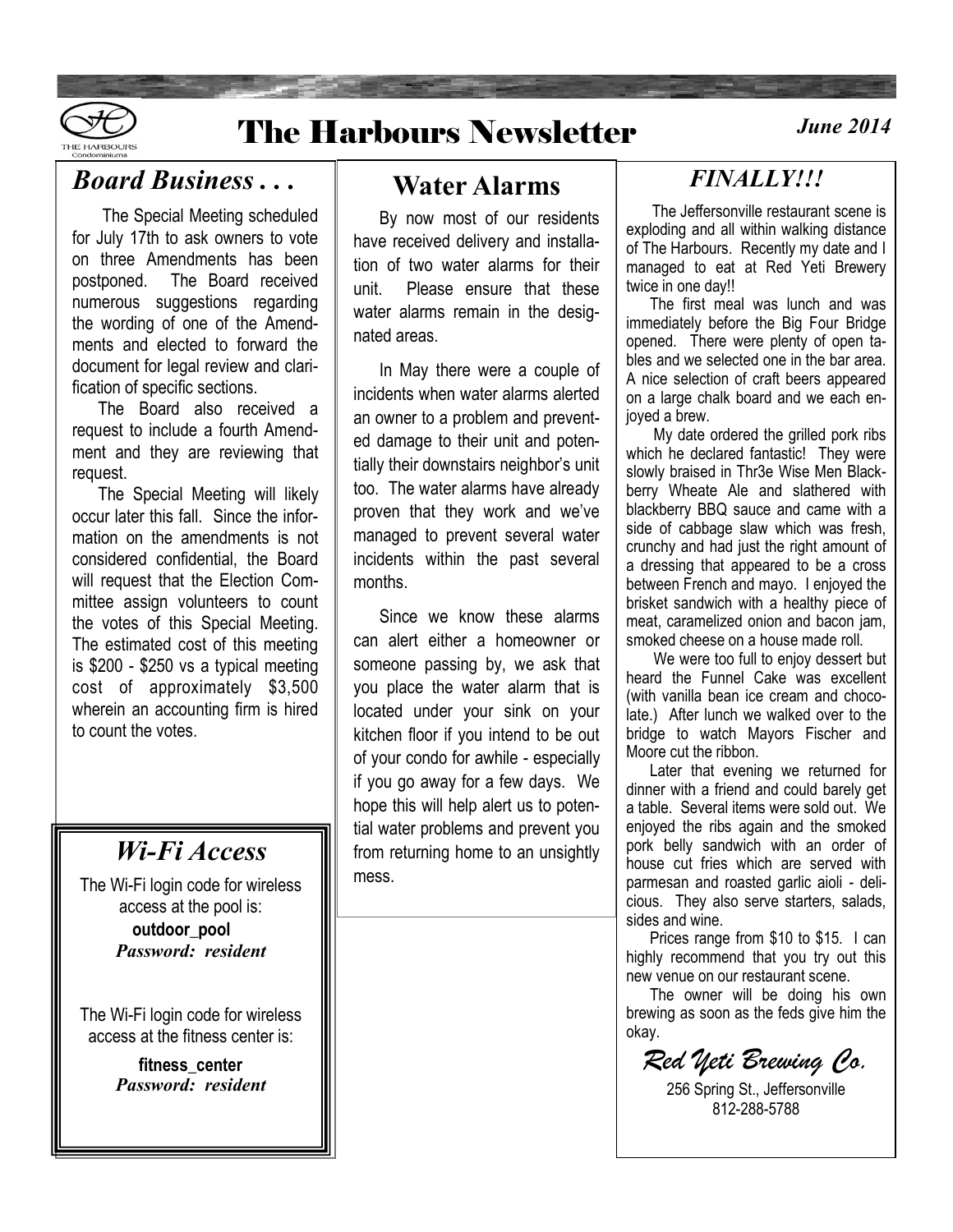

## **The Harbours Newsletter**

# **ATTENTION HOMEOWNERS**

The Building Exterior Project will be discussed in length at a meeting on Wednesday, June 11, 2014.

Robert Shaw, an engineer with GEM Engineering, will be at the meeting to discuss the findings of the inspection of the building performed earlier this year. He will also explain recommended waterproofing repairs.

The meeting will begin at 6:00 PM at the Sheraton in the Lewis & Clark Room. All homeowners are encouraged to attend.

### *It's Worth Repeating . . .*

 Most homeowners routinely change their HVAC unit air filter as recommended by the manufacturer for maximum efficiency, but how many of us periodically check the drip pan area that carries away the condensation from an AC unit?

 In the past we've had a number of water intrusions from one unit into the unit below that were a direct result of drip pan overflows. These incidents occurred when the AC drain line became clogged with lint and dust build-up on the coils, which ultimately ended up in the drip pan.

 Drip pans are easily checked and cleaned by removing the air filter and checking the drip pan located at the bottom of the AC coils. Take a bunch of paper towels and wipe out the drip pan. Next pour a mixture of 6 parts water to 1 part Clorox into the drip pan (about 16 ounces). After the water has drained then pour another 16 ounces of clear water into the drip pan. You should hear the water run freely.

 It's especially important to perform this maintenance every spring. Your unit has been running all winter and lint and dust typically accumulate in the drip pan during the winter months. When the drip pan gets full the fibers begin to clog the drain line. Once the drain line is clogged the water in the drip pan will start to overflow. If not caught in time, this water will eventually leak onto your floor and into the unit below your unit.

*<u>June 2014</u>* 

**HOA Utility Recap for May 2014:**

Cost per sq.ft. for May: Electricity: \$ .0247 Water: \$ .0084 Sewer: \$ .0206

Type of Unit & Square Footage:

| Type of Unit    | SQ<br>FT |  |  |  |
|-----------------|----------|--|--|--|
| AA              | 845      |  |  |  |
| Α               | 992      |  |  |  |
| В               | 987      |  |  |  |
| ΒB              | 1,974    |  |  |  |
| ВC              | 1,929    |  |  |  |
| ВD              | 1,800    |  |  |  |
| С               | 942      |  |  |  |
| СF              | 2,140    |  |  |  |
| D               | 813      |  |  |  |
| E               | 1,353    |  |  |  |
| ΕE              | 1,500    |  |  |  |
| F               | 1,198    |  |  |  |
| G               | 1,420    |  |  |  |
| T               | 2,469    |  |  |  |
| U               | 1,832    |  |  |  |
| V               | 1,358    |  |  |  |
| W               | 3,537    |  |  |  |
| X               | 1,988    |  |  |  |
| Υ               | 1,988    |  |  |  |
| Z               | 1,957    |  |  |  |
| TH <sub>1</sub> | 1,953    |  |  |  |
| TH <sub>2</sub> | 1,903    |  |  |  |

Example: Type AA Unit

May Electricity for AA Units: 845 sq.ft. x \$.0247 = \$20.87

May Water for AA Units: 845 sq.ft.  $\times$  \$.0084 = \$7.10

May Sewer for AA Units: 845 sq.ft. x \$.0206 = \$17.41